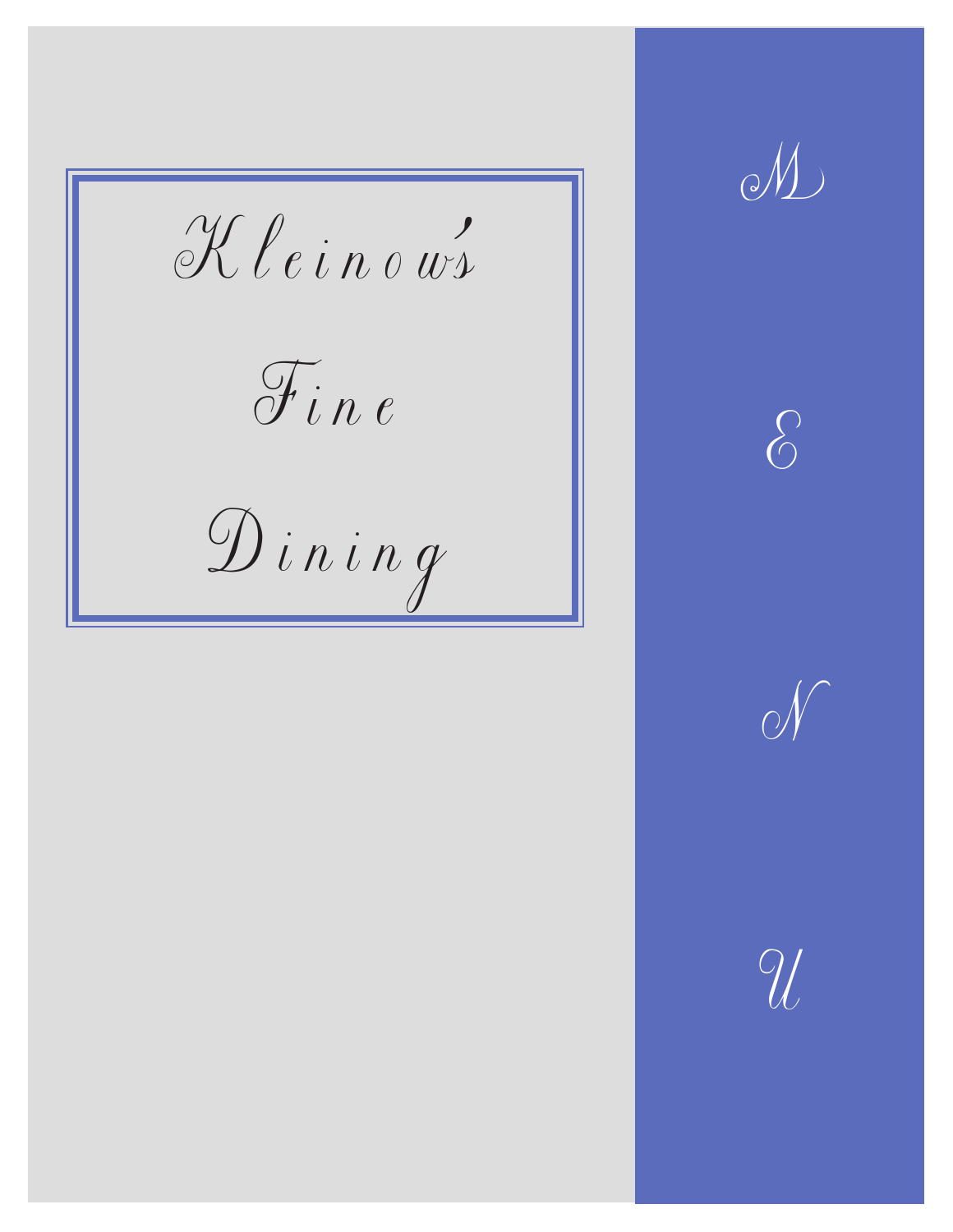

Potato Skins

Loaded with cheddar cheese and bacon Served with sour cream and chives Half order available \$4.50

> Smoked Chicken Quesadilla Smoked chicken, caramelized onions, peppers and melted cheese in a grilled quesadilla. Served with avocado ranch dressing and pico de gallo.

\$5.75

Tower of Power Three tiers of our signature favorites. Crispy Shrimp. Ribs and Chicken Strips. Served with Jack Daniel's "sauce and sweet and sour sauce for dipping. \$7.50

## $\mathscr{S}_{\mathit{oup}}$  of the  $\mathcal{D}_{\mathit{ay}}$  4.50

Mondays: French Onion Soup, topped with croutons melted provolone cheese Tuesdays: Broccoli Cheese Soup with fresh broccoli simmered with cheese Wednesdays: Chili with either beef or chicken in mild or spicy Thursdays: Beans and Corn Bread Fridays: Potato Soup Saturdays: Tomato Soup Sundays: Homemade Stew  $\mathcal{S}_a$ l a d s

House Salad Small 3.00 Large 6.00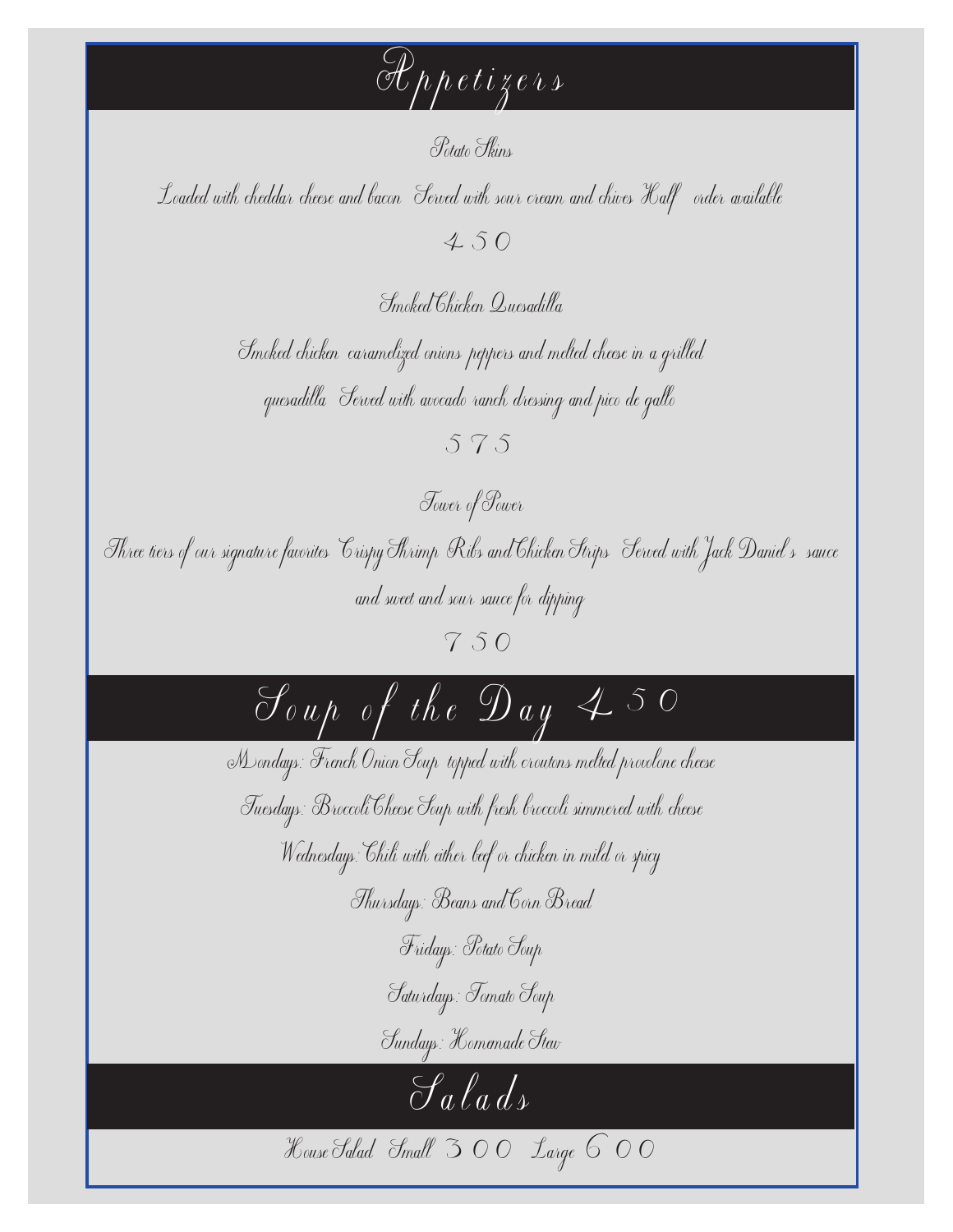Choice of dressings: Vinegar and Oil, French, Italian, Russian, Blue Cheese, 1000 Island

Fresh Garden Salad Bowl \$7.50

With Choice Of: fresh roasted turkey fresh baked ham grilled chicken provelone cheese portabello mushrooms sweet vidalia onions, green peppers, olives, peas, carrots, bacon bits, hard boiled eggs, croutons and dressing on the side

French Mix Green Platter \$7.50 With Choice Of: fresh roasted turkey, fresh baked ham, goat cheese, grilled chicken cutlet, smoked salmon, and portabello mushrooms.

Greek Salad \$7.50 Romaine and iceberg lettuce, cucumbers, tomatoes, red onions, green & red peppers, artichoke hearts, Kalamata olives and pepperoncinis, topped with crumbled feta cheese and tossed in Greek dressing.

## $Side$  Dishes

Quiche of the Day  $\,4.50$ Quiche With Salad 7.50 Genuine Idaho Potatos: choice of fried, baked, roasted  $\;$  2.00 Sweet Vidalia Fried Onion Rings  $3.50$ Vegetable Medley (baby carrots delicious broccoli scrumptious cauliflower sliced cucumbers)  $295$ Chunky Apple Sauce or Fried Apples \$1.75

 $\delta$  nt r e e s

Lobster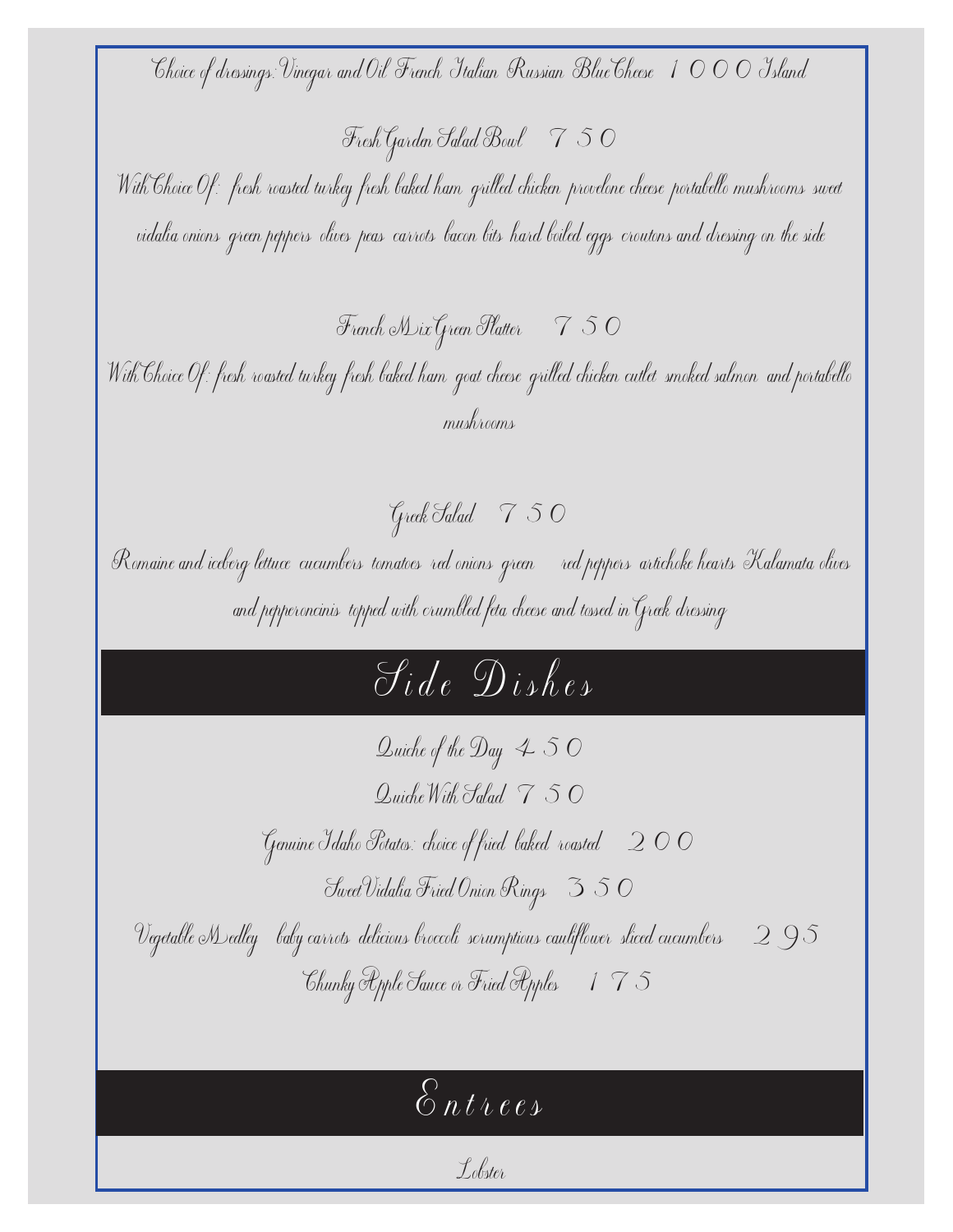Fresh whole lobster cut into morsels, steamed in garlic, ginger and scallions served on a bed of rice pilaf Market Price

Flame-grilled Rtlantic salmon with honey pepper sauce served with a side of almond rice pilaf-seasoned vegetables and toasted garlic bread. \$17.95

Grilled Salmon

Chicken Fingers Platter Lightly-breaded chicken tenders. Served with fries-cole slaw and honey mustard sauce. Smaller portioned basket served without cole slaw also available. 1275 675

Fried Chicken

Served with garlic mashed potatoes, country gravy and seasoned vegetables. 1250, 14.95

Pasta Elegance made to order

Choice of Pasta: Spaghetti, Ravioli (meat or cheese filled), Lasagna (meat or vegetable), Shells stuffed (cheese or meat), Pasta Primavera, Seafood Medley (shrimp and crawfish, garlic, red bell peppers, grilled vegetables, green onion and savory clam sauce) Choice of Sauce: cream sauce, meat sauce, marinara sauce

\$13.50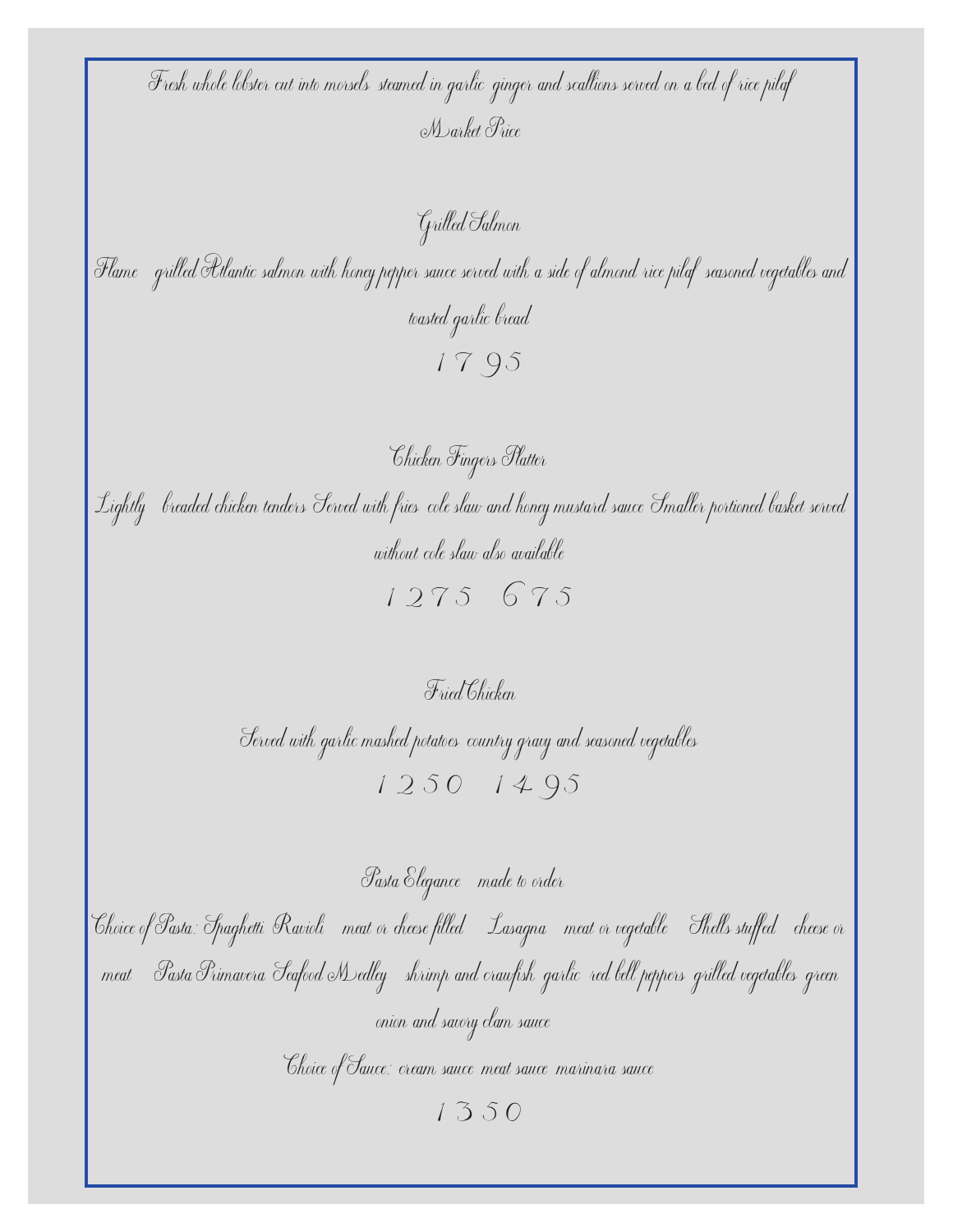Finger Lickin' Ribs A full rack of tender pork ribs, marinated and seasoned, then chargrilled and basted with Barbecue sauce. Served with fries and coleslaw. \$17.95

> New York Strip Steak A generous  $1\ 2$  oz $\,$ strip steak served with chef's vegetables and a loaded baked potato \$16.75

Classic Sirloin U S DA Choice aged beef, hand-cut and chargrilled to perfection. Topped with Maison butter. \$18.50

 $\mathcal{S}_{\emph{an} \emph{dw}$ iches

Philly Cheesesteak

Thinly sliced steak, saut ed peppers, mushrooms and onions, topped with melted American cheese, served on toasted sourdough bread and your choice of side dish  $5.50$ 

Italiano Supreme

A new twist on an Italian Classic! Layers of Genoa salami, ham, pepperoni, and melted smoked provolone cheese, topped with lettuce, tomato and Parmesan mayonnaise on toasted Italian bread and you choice of side dish. \$ 6.95

Our dining room can be reserved for special occasions. Ask your server for details.